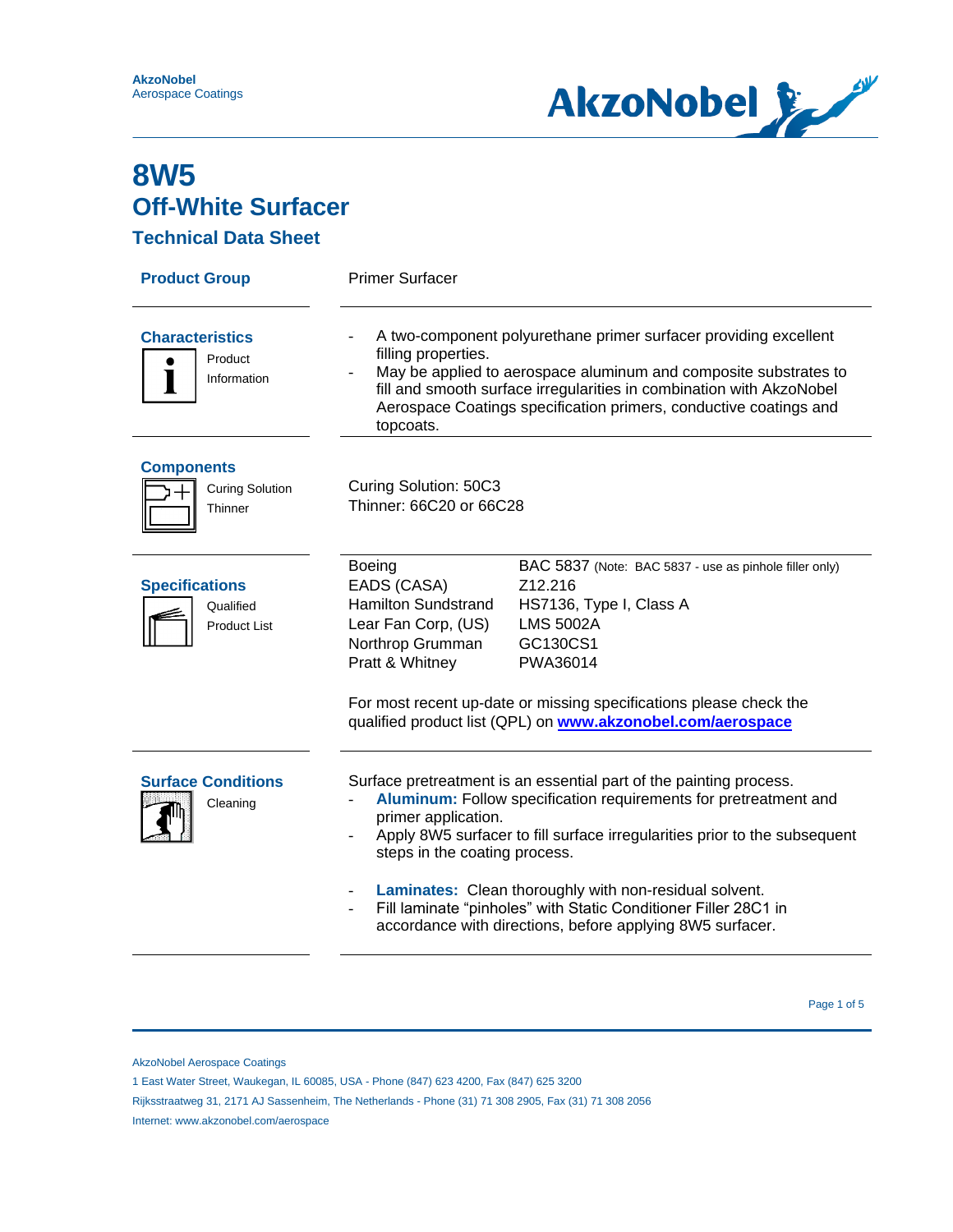

#### **Instruction for Use**

J.

| <b>Mixing Ratio</b><br>(volume)                     | Base 8W5<br>4 parts<br>Curing Solution 50C3<br>1 part<br>Thinner 66C20 or 66C28 for spray<br>2 parts<br>consistency. Do not exceed 3 parts thinner<br>maximum by volume.                                  |  |
|-----------------------------------------------------|-----------------------------------------------------------------------------------------------------------------------------------------------------------------------------------------------------------|--|
|                                                     | Stir or Shake until all pigment is uniformly dispersed before adding<br>curing solution.<br>Stir the catalyzed mixture thoroughly.                                                                        |  |
| <b>Induction Time</b>                               | 15 minutes.                                                                                                                                                                                               |  |
| <b>Initial Spraying</b><br>Viscosity<br>(25°C/77°F) | 60 - 74 seconds ISO-Cup 4<br>24 - 34 seconds Signature Zahn-Cup #2<br>25 - 35 seconds Ford Cup #4                                                                                                         |  |
| <b>Note</b>                                         | Viscosity measurements are provided as guidelines only and are not to be<br>used as quality control parameters. Certified information is provided by<br>certification documentation available on request. |  |
| Pot life<br>(25°C/77°F)                             | 6 hours.                                                                                                                                                                                                  |  |
| Dry Film<br>μm<br><b>Thickness</b><br>(DFT)         | As required                                                                                                                                                                                               |  |

Page 2 of 5

AkzoNobel Aerospace Coatings

1 East Water Street, Waukegan, IL 60085, USA - Phone (847) 623 4200, Fax (847) 625 3200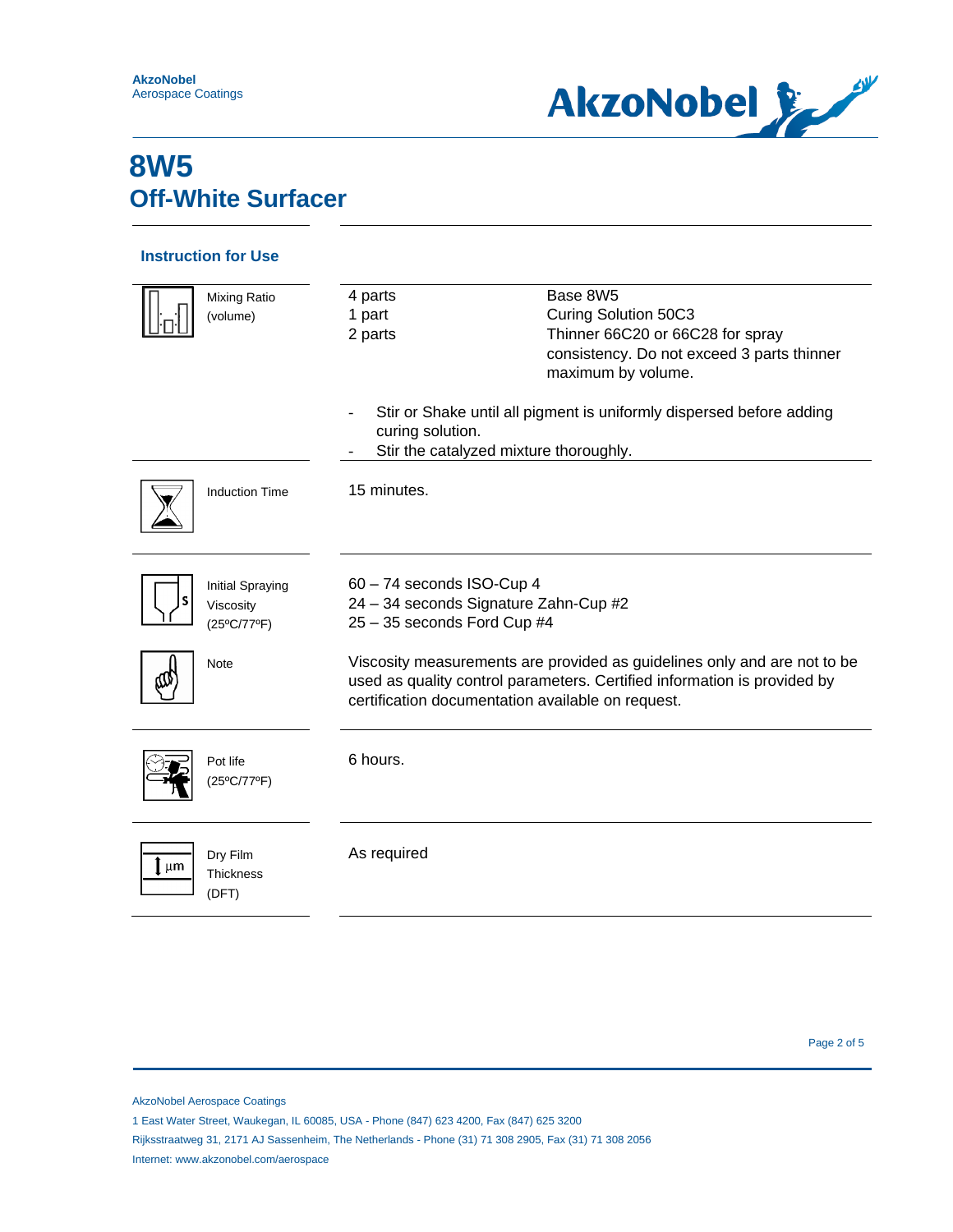

### **Application Recommendations**

| Conditions               | Temperature:<br><b>Relative Humidity:</b>                                                                                                                                                                                                                                                                                                                                                                       | $15 - 35^{\circ}$ C<br>$59 - 95^{\circ}F$<br>$35 - 75%$                 |
|--------------------------|-----------------------------------------------------------------------------------------------------------------------------------------------------------------------------------------------------------------------------------------------------------------------------------------------------------------------------------------------------------------------------------------------------------------|-------------------------------------------------------------------------|
| <b>Note</b>              | The quality of the application of all coatings will be influenced by the spray<br>equipment chosen and the temperature, humidity, and air flow of the paint<br>application area. When applying the product for the first time, it is<br>recommended that test panels be prepared in order to identify the best<br>equipment settings to be used in optimizing the performance and<br>appearance of the coating. |                                                                         |
| Equipment                | Air<br><b>HVLP</b><br>Air Assisted, Electrostatic                                                                                                                                                                                                                                                                                                                                                               | 1.8 mm nozzle orifice<br>1.4 mm nozzle orifice<br>.33 mm nozzle orifice |
| Number of<br>Coats       | Spray on one or more coats as required for adequate filling of<br>imperfections in substrate. Allow final coat to stand 4-6 hours, sand with<br>fine paper, then topcoat with selected AkzoNobel Aerospace Coatings<br>topcoat.                                                                                                                                                                                 |                                                                         |
| Cleaning of<br>Equipment | MEK, C28/15                                                                                                                                                                                                                                                                                                                                                                                                     |                                                                         |

AkzoNobel Aerospace Coatings

<sup>1</sup> East Water Street, Waukegan, IL 60085, USA - Phone (847) 623 4200, Fax (847) 625 3200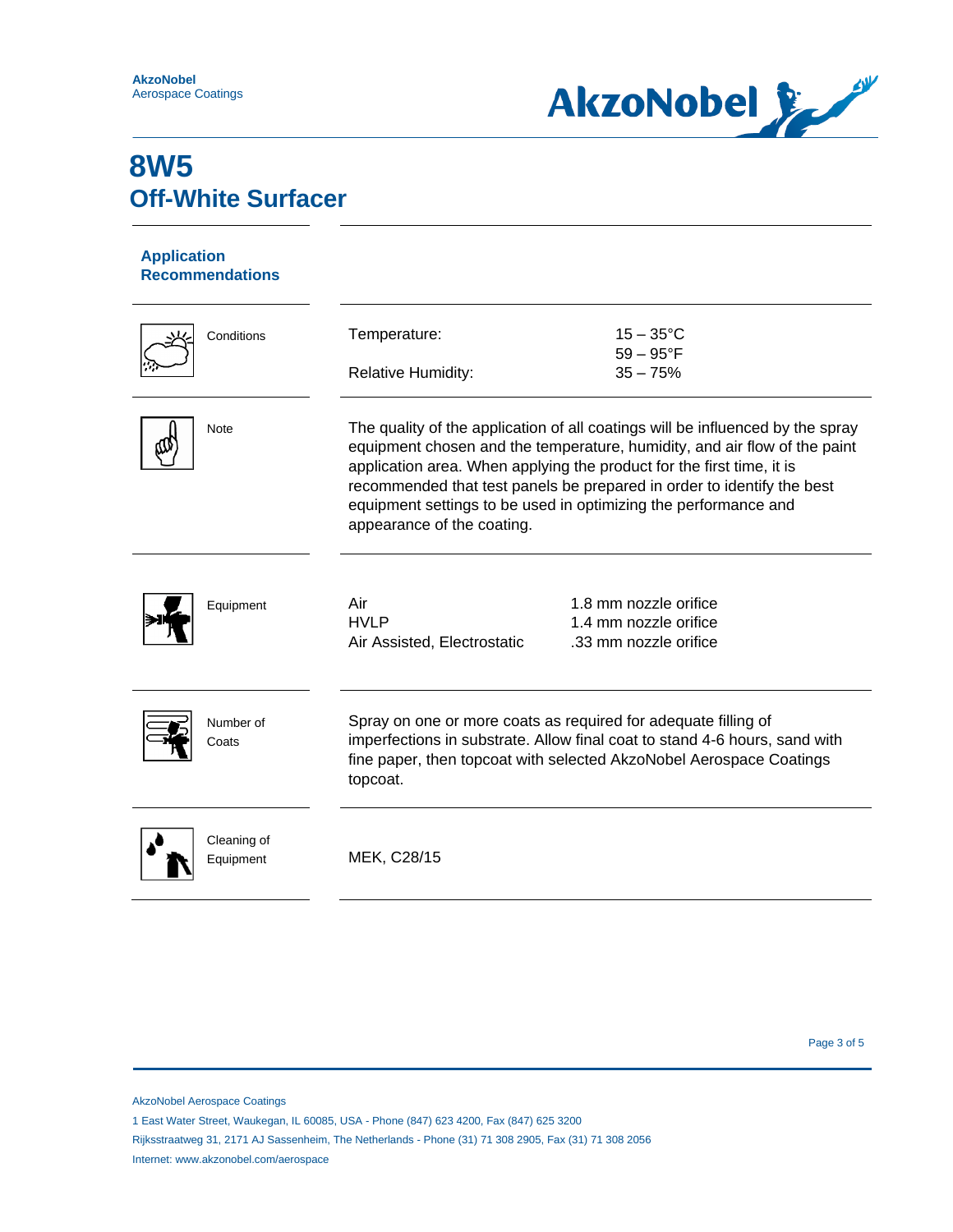

|       | <b>Physical Properties</b>                                                                             |                                                                                                                                                     |                                                                                              |
|-------|--------------------------------------------------------------------------------------------------------|-----------------------------------------------------------------------------------------------------------------------------------------------------|----------------------------------------------------------------------------------------------|
|       | <b>Drying Times</b><br>$(25 + - 2^{\circ}\text{C} / 77)$<br>$+/- 2$ <sup>o</sup> F, 55 $+/-$<br>5% RH) | Minimum topcoat re-coat time                                                                                                                        | 6 - 8 hours (depending on film thickness)<br>prior to sanding and application of<br>topcoat. |
| $M^2$ | Theoretical<br>Coverage                                                                                | 14.5 $m2$ per liter ready to apply at 25 $\mu$ m dry film thickness<br>592 ft <sup>2</sup> per US gallon ready to apply at 1 mil dry film thickness |                                                                                              |
| µm    | Dry Film Weight                                                                                        | 52.44 $g/m2$ at 25.4 micron<br>.0107 $\text{lbs/ft}^2$ at 1 mil                                                                                     |                                                                                              |
|       | Volatile Organic<br>Compounds                                                                          | Max 570 g/l<br>Max 4.8 lb/gal, reduced with 2 parts 66C20 thinner, per ASTM D3960                                                                   |                                                                                              |
|       | Gloss $(60°)$                                                                                          | Flat                                                                                                                                                |                                                                                              |
|       | Color                                                                                                  | Off-White                                                                                                                                           |                                                                                              |
|       | Conductivity                                                                                           | Non-conductive                                                                                                                                      |                                                                                              |
|       | Flash-point                                                                                            | 8W <sub>5</sub><br>50C3<br>66C20<br>66C28                                                                                                           | 26°C (78°F)<br>28°C (82°F)<br>$-5^{\circ}$ C (23 $^{\circ}$ F)<br>15°C (59°F)                |

Page 4 of 5

AkzoNobel Aerospace Coatings

1 East Water Street, Waukegan, IL 60085, USA - Phone (847) 623 4200, Fax (847) 625 3200